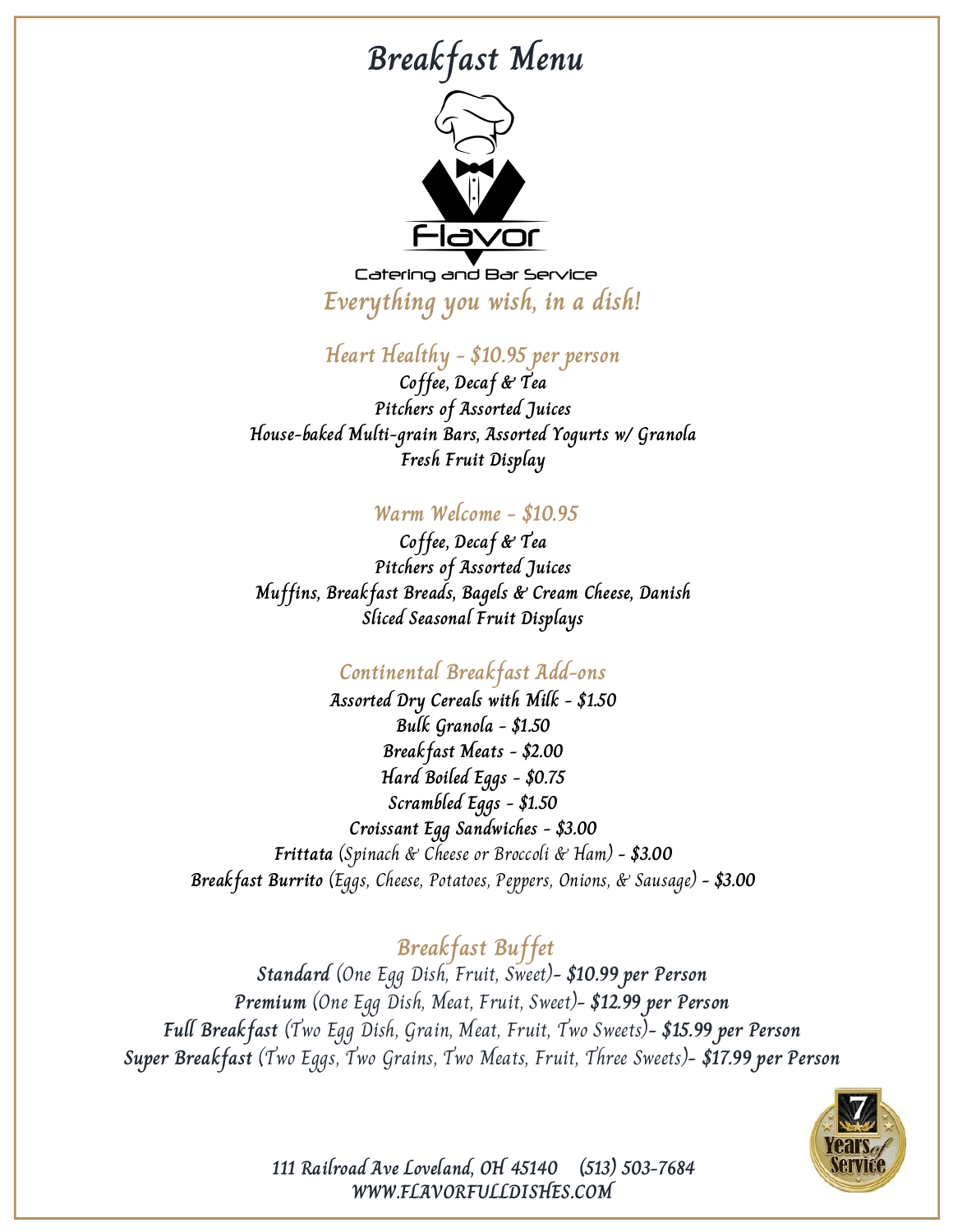# **Breakfast Menu**



Catering and Bar Service **Everything you wish, in a dish!**

**Egg Dishes Scrambled Eggs with condiments Eggs Florentine Hash Brown Casserole with Sausage and Cheese Eggs Benedict\* Potato Benedict\* Omelets-** Western, Spinach and Swiss, Three Cheese, Meat lovers **Nova Scotia Scrambler -** Salmon Lox, Onions, Tomatoes, Havarti Cheese\* **Grilled Vegetable Scrambler Southwest Scrambler Quiche-**Ham and Cheddar, Broccoli with Bacon and Jack, Vegetable and Three Cheese

### **Meats**

**Sausage-** Links or Patties **Portuguese Sausage\* Apple Wood Bacon Thick Pepper Bacon Country Ham Fried Chicken Drum Sticks Turkey Products-** Bacon, Sausage, Ham **Sliced Turkey Breast\* Corn Beef Hash Thick Canadian Bacon**

**\*\$2.00 extra**



**WWW.FLAVORFULLDISHES.COM 111 Railroad Ave Loveland, OH 45140 (513) 503-7684**